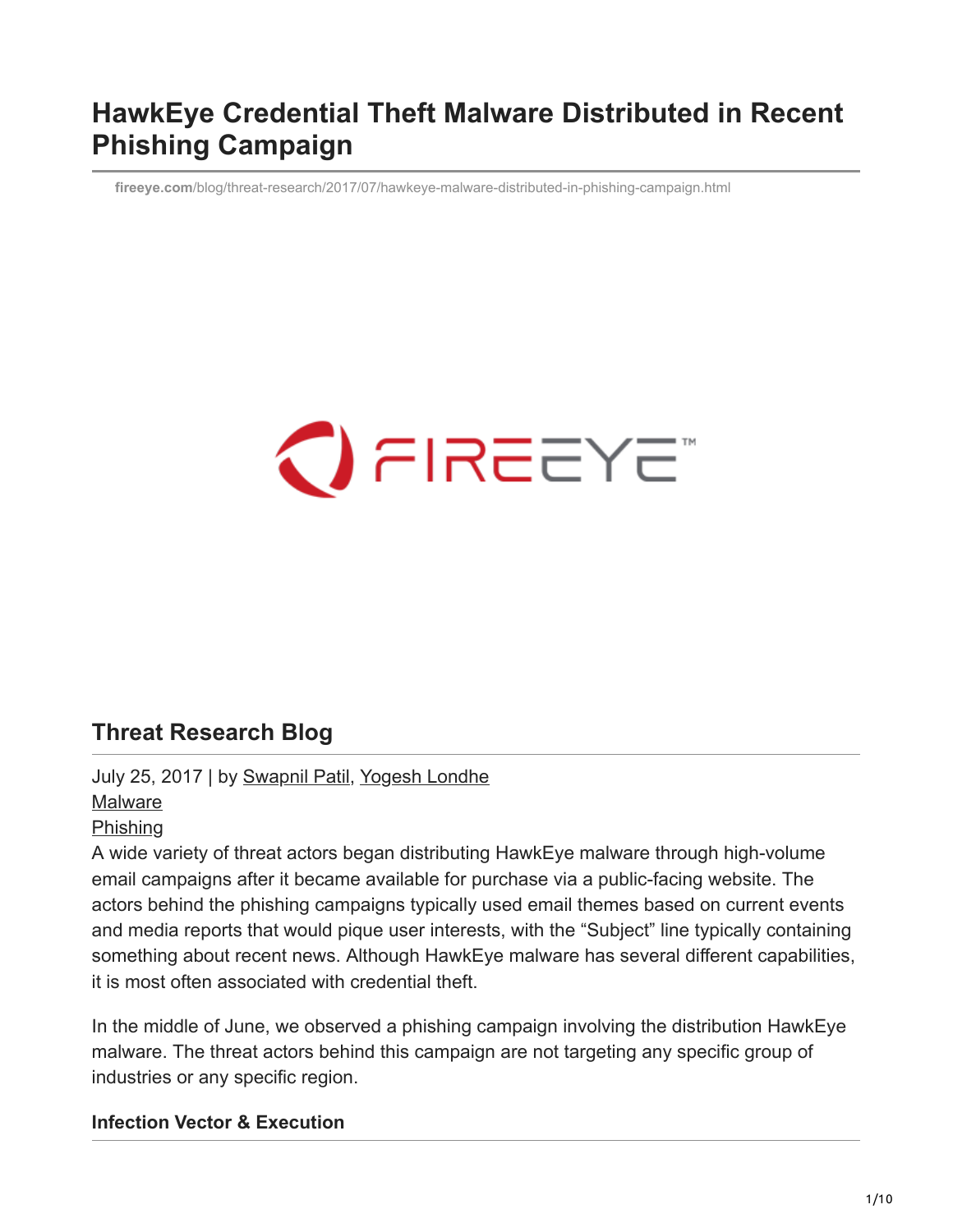Figure 1 shows a sample phishing email used by HawkEye operators in this latest campaign. The message is designed to entice recipients to open the attachment. In this most recent campaign, the phishing email contained a DOCX attachment, and the attackers named the document appropriately so the recipient believed it involved a recent transaction or invoice.



As seen in Figure 2, the deployment of the malware has several stages of execution, including the following:

- 1. Phishing email containing a malicious DOCX file received by victim.
- 2. DOCX file uses an OLE object, which contains an embedded Microsoft Intermediate Language (MSIL) executable. The MSIL file, or HawkEye malware, is dropped into the %temp% folder. The malware has an encrypted resource section, which contains additional payloads such as a password extraction tool and a decoy PDF document.
- 3. On execution, HawkEye drops copies itself to the %AppData% folder with a random file name.
- 4. The decoy PDF file is launched from the %temp% location.
- 5. An XML file is created in the %temp% folder with a random file name. This XML file contains configuration details for scheduling a Windows task to execute during the user login process.
- 6. For the sample analyzed, the malware is injected into VBC.exe (a Visual Basic Command Line Compiler). The injected code has data stealing capabilities and is designed to extract passwords from email clients and web browsers.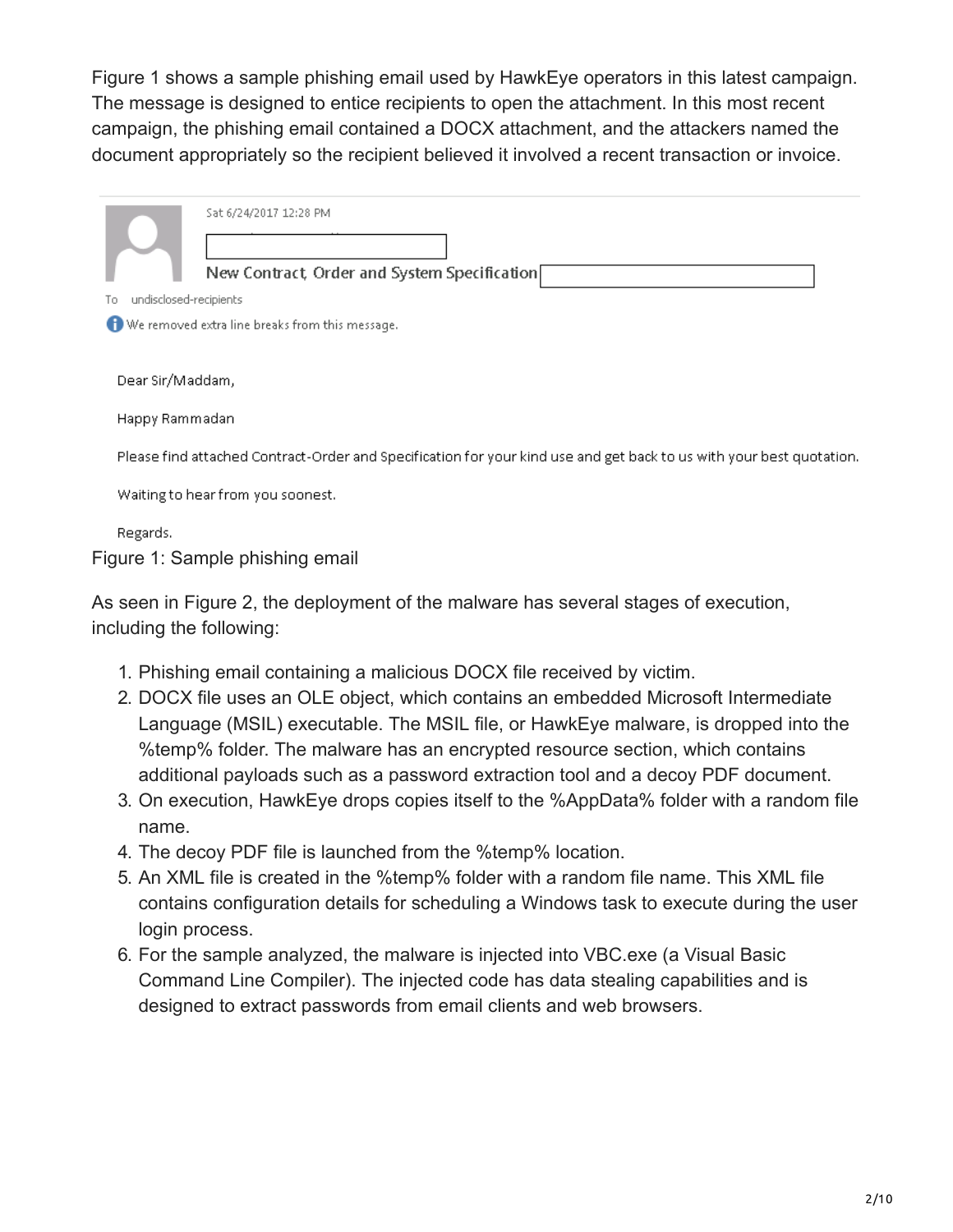

#### **Initial Payload: DOCX File**

In the observed campaign, the actors used an embedded OLE object to deliver the payload to the victim's machine. The malicious payload, HawkEye, is embedded in the DOCX file and dropped in the %temp% folder after the victim double-clicks on the object (Figure 3).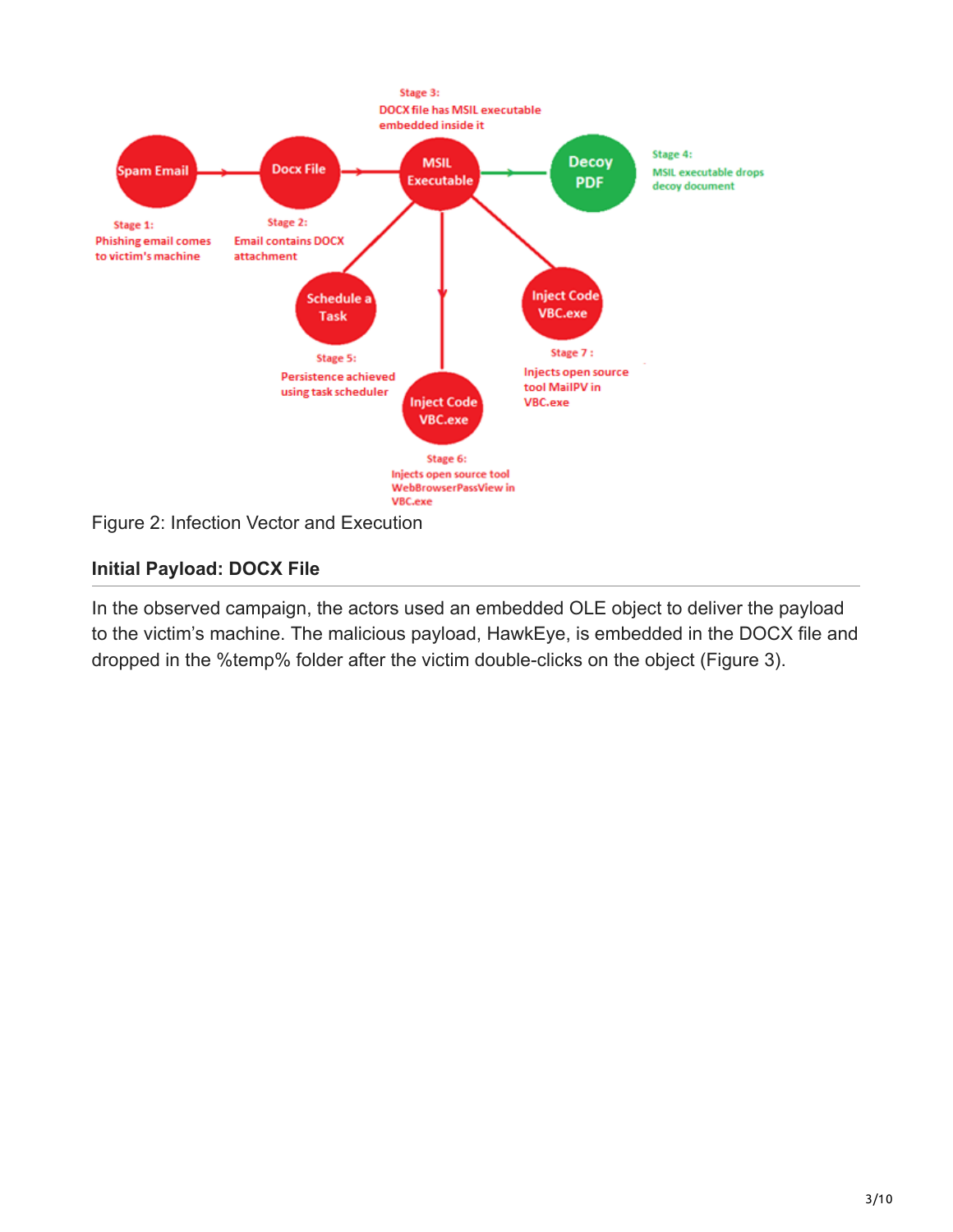### DOCUMENT MAY HAVE REEN DOWNLOADED FROM OLD **BROWSER. DOUBLE CLICK BELOW TO REPAIR AND OPEN CLEARER DOCUMENT**



## double click HERE to open document

Figure 3: Embedded OLE Object

#### **HawkEye Analysis**

The HawkEye malware is primarily used for credential theft and is often combined with additional tools to extract passwords from email and web browser applications. These additional tools are contained in an encrypted resource section of the binary.

The HawkEye malware is capable of the following:

- 1. Email password stealing
- 2. Web browser password stealing
- 3. Keylogging and taking screenshots
- 4. Bitcoin wallet theft
- 5. USB propagation
- 6. Internet download manager stealing
- 7. JDownloader password stealing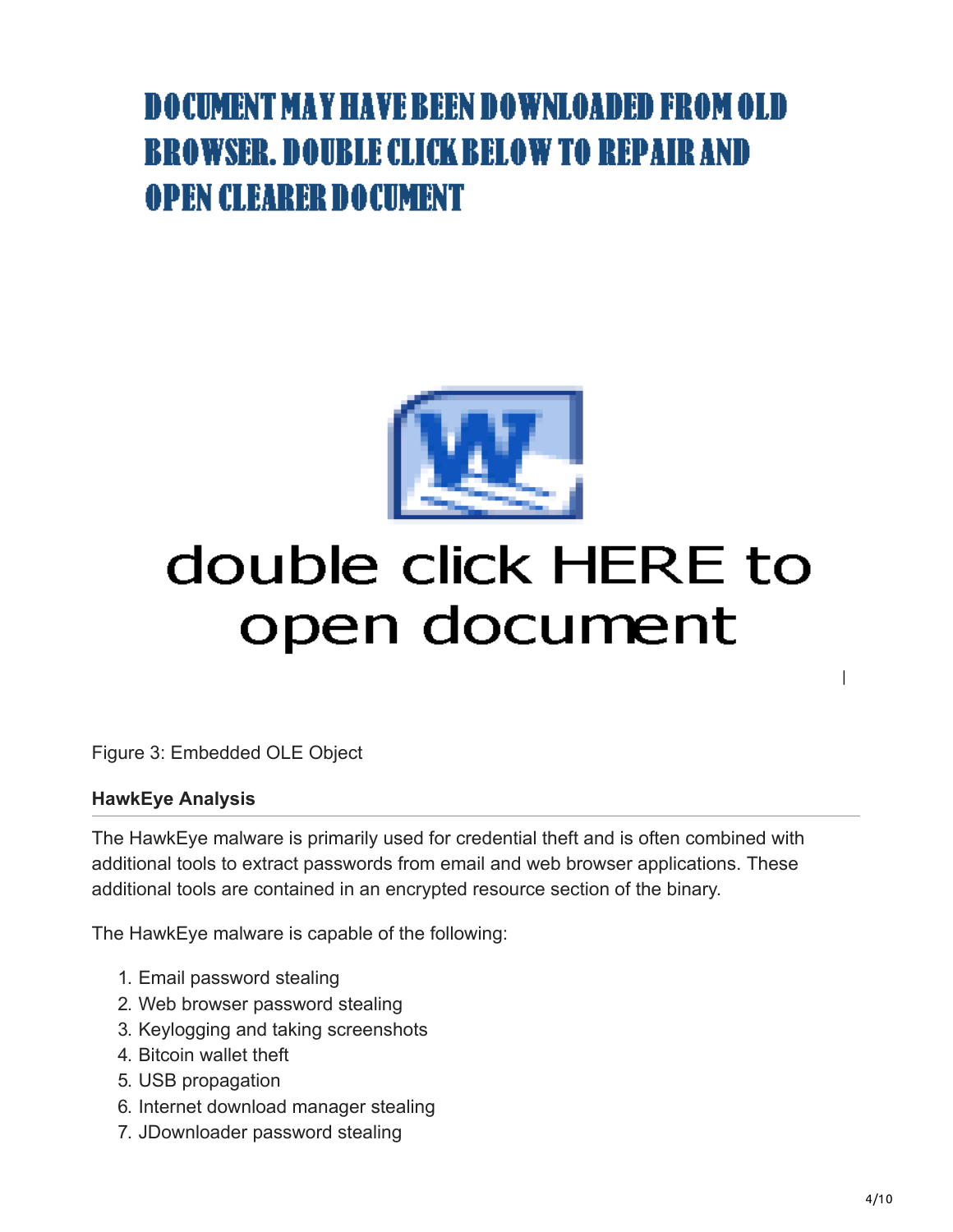- 8. Anti-virus checking
- 9. Firewall checking

After initial checks and system enumeration, HawkEye sends the following data to the command and control (C2) server:

- Server Name
- Keylogger Enabled
- Clipboard-Logger Enabled
- Stealers Enabled
- Local Date and Time
- Installed Language
- Operating System
- Internal IP Address
- External IP Address
- Installed Anti-Virus
- Installed Firewall

#### **USB Propagation and Bitcoin Wallet Theft**

Along with its ability to steal sensitive information, HawkEye is capable of spreading through USB or removeable drives and can also steal Bitcoin wallets, as seen in Figure 4.



Figure 4 : USB spreading and Bitcoin Stealing

#### **Encrypted Resource Section**

The HawkEye malware in this campaign contained encrypted resources sections, which add functionality that enables the attackers to exfiltrate more data. FireEye observed the same pattern in previous HawkEye campaigns. The encrypted data is decrypted at run time and then injected in to the target process, vbc.exe. The encryption logic used is a custom algorithm and varies with the campaign. Figure 5 shows an example of the custom encryption algorithm.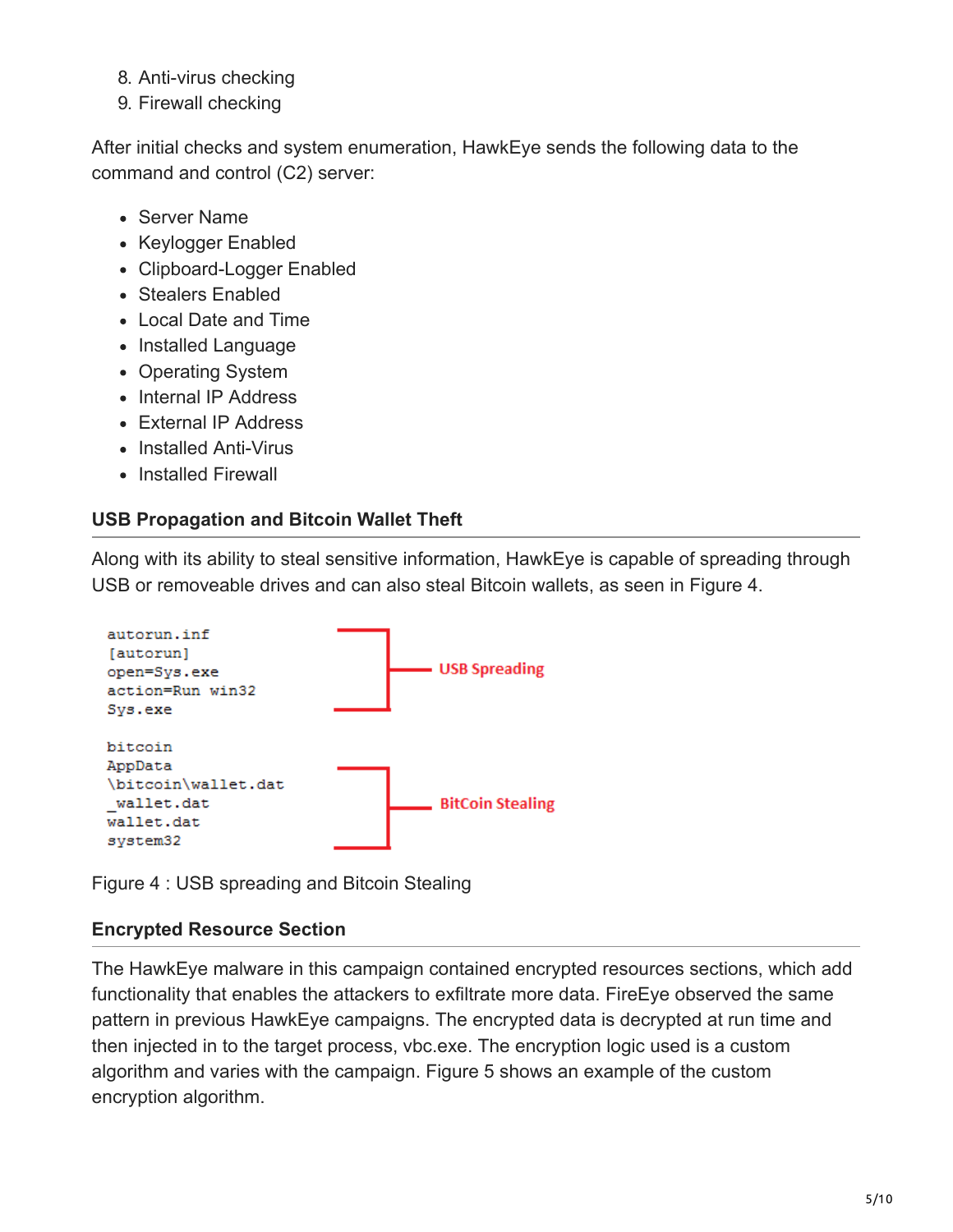

```
for (int index = 0; index < Form1.cTYJynoRnxP8cTYJynoRnxP9.Length; ++index)
 Form1.cTYJynoRnxP8cTYJynoRnxP9[index] = (byte) ((uint) Form1.cTYJynoRnxP8cTYJynoRnxP9[index] ^ 29U);
this.label4_TextChanged((object) null, (EventArgs) null);
```
Figure 5: Custom decryption routine

After decrypting the resource section, the following files can be extracted:

- 1. Decoy pdf file.
- 2. <Random\_Name>.XML

Contains configuration data for a Windows task creation

- 3. CMemoryExecute.dll
- 4. WebBrowserPassView.exe
- 5. MailPV.exe

| 000000000 00 00 00 00 00 4A 00 00 00 27 01 00 00 1C 43 00 4D |  |  |  |  |  |  |  |  | . J <sup>. .</sup> C . M                                                   |
|--------------------------------------------------------------|--|--|--|--|--|--|--|--|----------------------------------------------------------------------------|
| 000000D0 00 65 00 6D 00 6F 00 72 00 79 00 45 00 78 00 65     |  |  |  |  |  |  |  |  | .e.m.o.r.y.E.x.e                                                           |
|                                                              |  |  |  |  |  |  |  |  | .c.u.t.eSV.                                                                |
| 000000F0 65 00 62 00 42 00 72 00 6F 00 77 00 73 00 65 00     |  |  |  |  |  |  |  |  | e.b.B.r.o.w.s.e.                                                           |
|                                                              |  |  |  |  |  |  |  |  | r.P.a.s.s.V.i.e.                                                           |
| 00000110  77 00 05 1A 00 00 0C 6D 00 61 00 69 00 6C 00 70    |  |  |  |  |  |  |  |  | $w.$ $\rightarrow$ Im.a.i.l.p                                              |
| 00000120 00 76 00 6A 78 05 00 20 00 1A 00 00 4D 5A 90 00     |  |  |  |  |  |  |  |  | $\mathbf{v} \cdot \mathbf{y}$ $\mathbf{x}$ $\mathbf{w} \cdot \mathbf{y}$ . |
|                                                              |  |  |  |  |  |  |  |  |                                                                            |

Figure 6: Components of malware

#### **Task Scheduler – Persistence Mechanism**

The payload uses the Windows task scheduling feature for its persistance mechanism on the victim's computer. It schedules a task to execute on user login. The configuration data shown in Figure 7 is used to schedule the task.



Figure 7: Task Scheduler.xml

CMemoryExecute.dll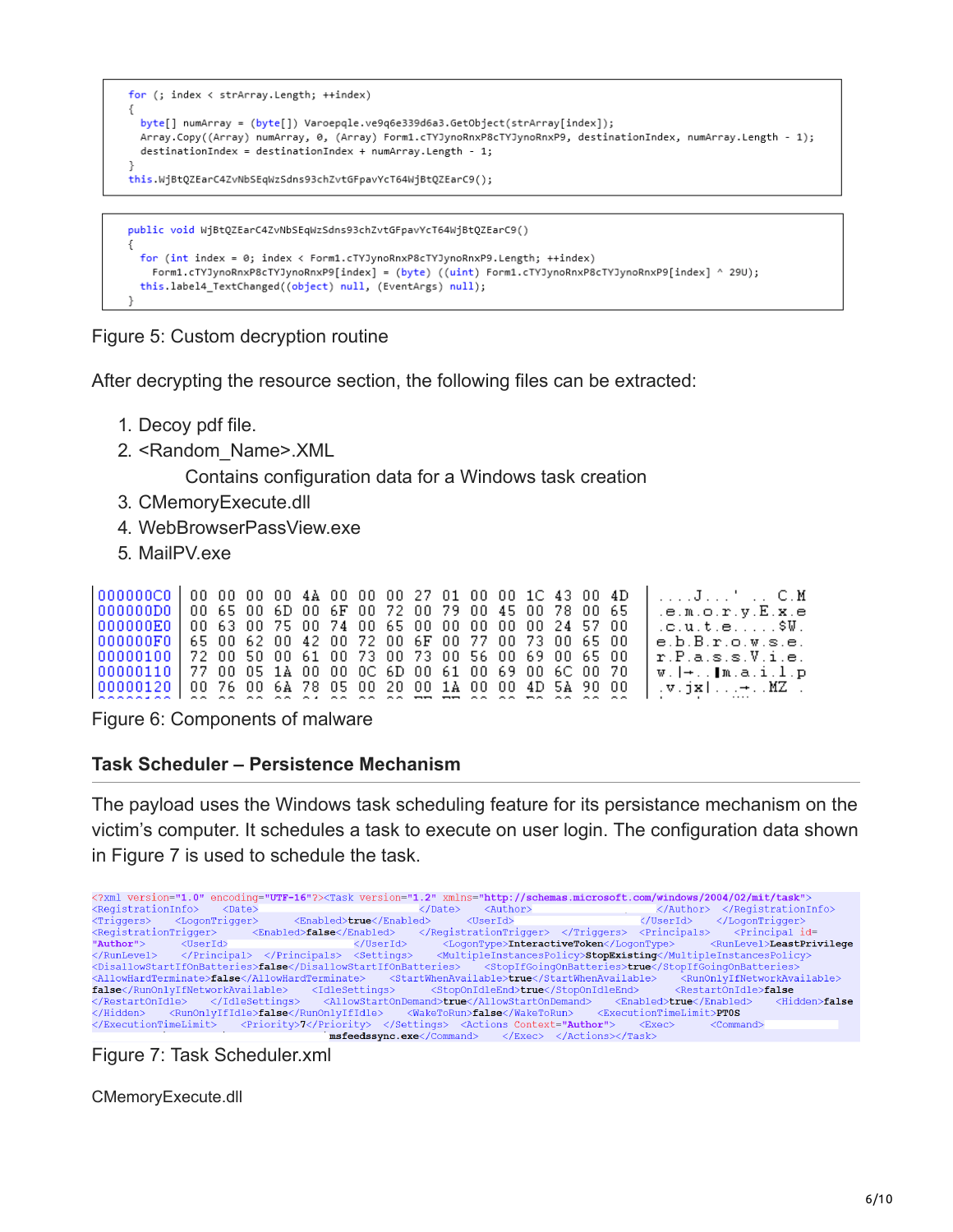CMemoryExecute.dll is responsible for running a .NET executable capable of using the Windows Native API to inject MailPV.exe and WebBrowserPassView.dll into VBC.exe, which the Visual Basic Command Line Compiler. MailPV and WebBrowserPassView are used in order to extract credentials from the list of email and web browser clients noted in the following section.

#### **WebBrowserPassView**

WebBrowserPassView.dll, extracted from the resource section, is a password recovery tool that extracts passwords stored in the following web browsers:

- Internet Explorer (Version  $4.0 11.0$ )
- Mozilla Firefox (All Versions)
- Google Chrome
- Safari
- Opera

The extracted passwords are stored in a created text file: "%temp%\holderwb.txt"

#### **MailPV**

The MailPV.exe file is password recovery tool that extracts password for following email clients:

- Outlook Express
- IncrediMail
- Eudora
- Group Mail Free
- MS Outlook
- MS Outlook 2002/2003/2007/2010
- Gmail
- Hotmail/MSN
- Yahoo! Mail
- Netscape Mail
- Thunderbird
- Google Desktop
- Windows Mail
- Windows Live Mail
- Outlook 2013

The extracted passwords are stored in a created text file: "%temp%\holdermail.txt"

#### **Command and Control Communications**

The first C2 traffic observed is the malware's check to get the external IP address of the infected machine. Figure 8 shows an example of the external IP address query.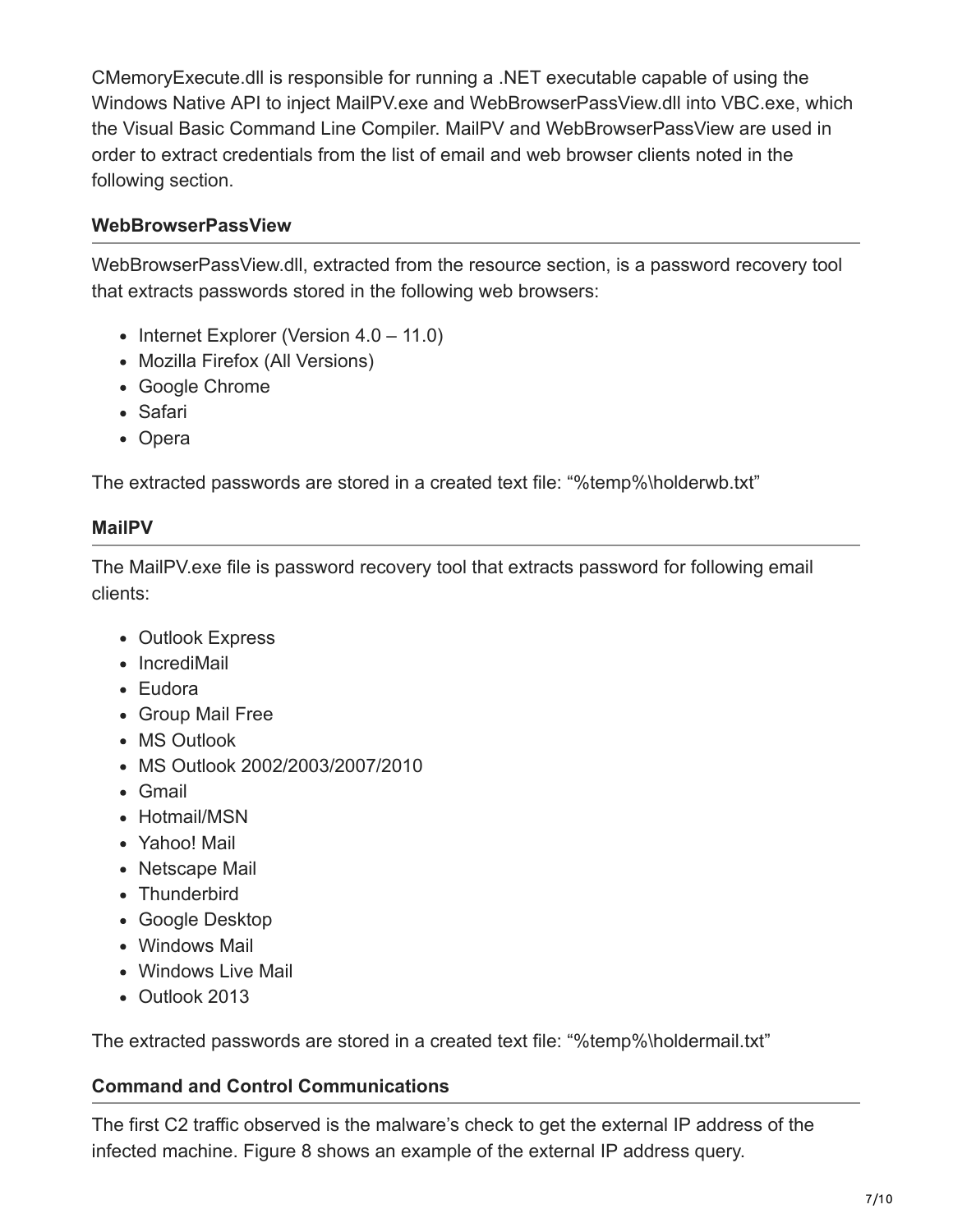GET / HTTP/1.1<br>Host: whatismyipaddress.com Connection: Keep-Alive

HTTP/1.1 200 OK Content-Type: text/html Content-Length: 59 Date: Tue, 27 Jun 2017 07:44:12 GMT<br>Connection: keep-alive

Figure 8 : External IP Address Query

As noted, the malware sends gathered system information and security program data to the C2 server after the external IP address is known. HawkEye can be configured to send this information through multiple methods, including via email or FTP.

In addition to the system data, the malware will upload any collected credentials from email and web browser applications. To do this, the malware will validate that holdermail.txt and holderweb.txt exist and send the data to the C2 server. After the data is exfiltrated, the TXT files are deleted from the victim's machine.

In this campaign, the HawkEye payload was configured to upload the data via email. Once the extracted data is received by the C2 server, the server sends emails to the threat actors behind the campaign to notify them that new stolen information is available. Figure 9 shows some of the email templates used in this campaign and Figure 10 shows the SMTP traffic on the network.

Dear HawkEye Customers! As you can see, this email has the attached file, containing RuneScape Bank Pins. Best Regards Admin Dear HawkEye Customers! Steals the Wallet. DAT file that holds the users bitcoin currency. Best Regards Admin Dear HawkEye Customers! As you can see, this email has the attached file, containing MineCraft Username and Password. Please download it then decrypt the login credential / information with MineCraft Decryptor. Best Regards Admin

Figure 9: Email notification to HawkEye Customers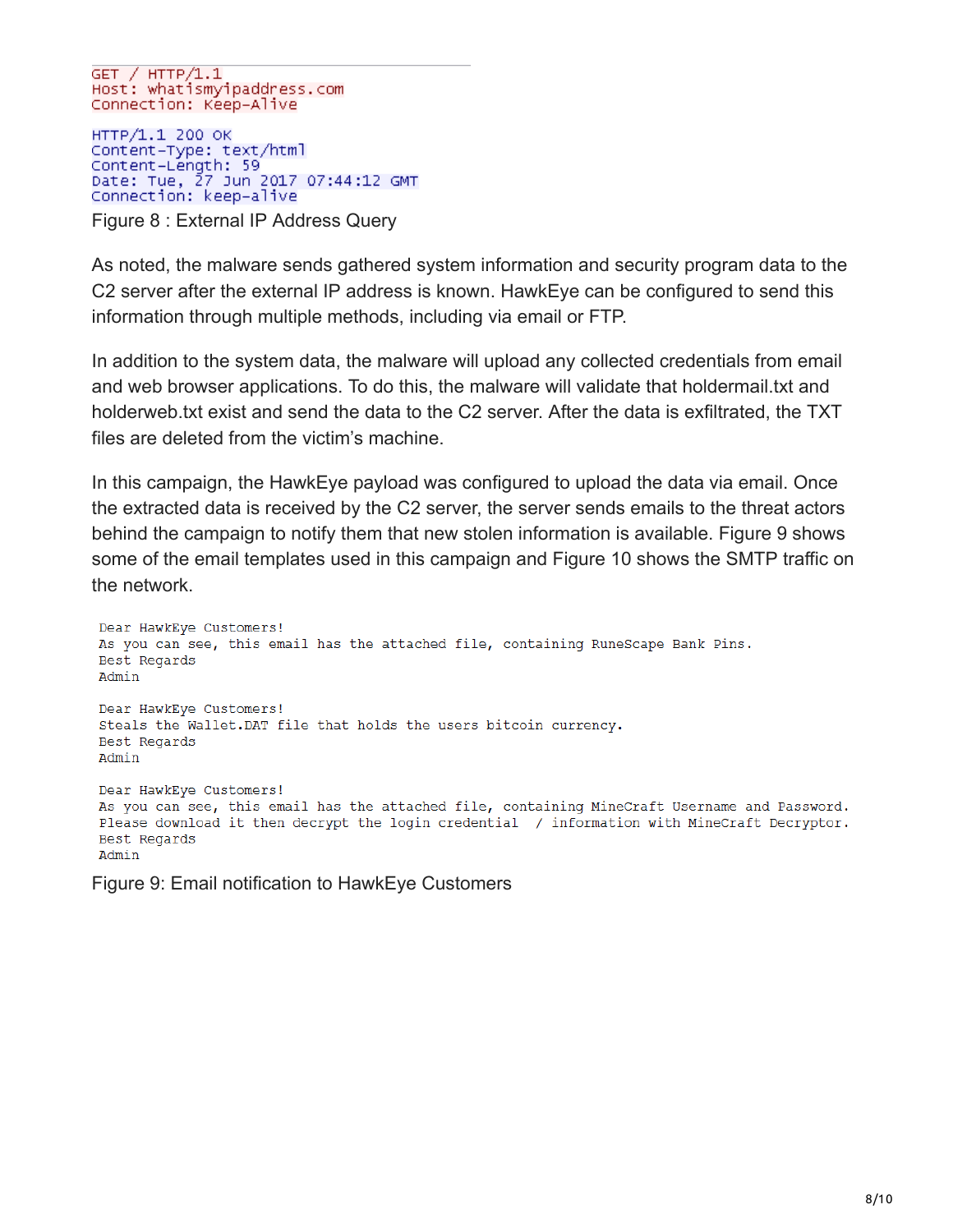|     | Filter: smtp  |                                   | $\blacktriangledown$ |                      | Expression Clear Apply Save                                   |
|-----|---------------|-----------------------------------|----------------------|----------------------|---------------------------------------------------------------|
| No. | Time          | Source                            | <b>Destination</b>   | Protocol Length Info |                                                               |
|     | 136 49.000473 | 204.141.32.118                    | 192.168.100.10       | <b>SMTP</b>          | 123 S: 220 mx.zohomail.com SMTP Server ready June 27, 2017 12 |
|     |               | 137 49.001102 192.168.100.10      | 204.141.32.118       | <b>SMTP</b>          | 70 C: EHLO TargetBiz                                          |
|     |               | 139 49.047637 204.141.32.118      | 192.168.100.10       | <b>SMTP</b>          | 154 S: 250 mx.zohomail.com Hello TargetBiz (50-205-89-186-sta |
|     |               | 140 49.047720 204.141.32.118      | 192.168.100.10       | <b>SMTP</b>          | 68 S: 250 STARTTLS                                            |
|     | 141 49.047765 | 204.141.32.118                    | 192.168.100.10       | <b>SMTP</b>          | 73 S: 250 SIZE 53477376                                       |
|     |               | 143 49.048407 192.168.100.10      | 204.141.32.118       | <b>SMTP</b>          | 64 C: STARTTLS                                                |
|     |               | 144 49.108276 204.141.32.118      | 192.168.100.10       | <b>SMTP</b>          | 79 S: 220 Ready to start TLS.                                 |
|     |               | 293 88.327739 204.141.32.118      | 192.168.100.10       | <b>SMTP</b>          | 123 S: 220 mx.zohomail.com SMTP Server ready June 27, 2017 12 |
|     |               | 295 88.640654 192.168.100.10      | 204.141.32.118       | <b>SMTP</b>          | 70 C: EHLO TargetBiz                                          |
|     |               | 297 88.687099 204.141.32.118      | 192.168.100.10       | <b>SMTP</b>          | 154 S: 250 mx.zohomail.com Hello TargetBiz (50-205-89-186-sta |
|     |               | 298 88.687173 204.141.32.118      | 192.168.100.10       | <b>SMTP</b>          | 68 S: 250 STARTTLS                                            |
|     |               | 299 88.687223 204.141.32.118      | 192.168.100.10       | <b>SMTP</b>          | 73 S: 250 SIZE 53477376                                       |
|     |               | 301 88.688461 192.168.100.10      | 204.141.32.118       | <b>SMTP</b>          | 64 C: STARTTLS                                                |
|     |               | 302 88.734015 204.141.32.118      | 192.168.100.10       | <b>SMTP</b>          | 79 S: 220 Ready to start TLS.                                 |
|     |               | 350 159.198650 204.141.32.118     | 192.168.100.10       | <b>SMTP</b>          | 123 S: 220 mx.zohomail.com SMTP Server ready June 27, 2017 12 |
|     |               | 352 159.357335 192.168.100.10     | 204.141.32.118       | <b>SMTP</b>          | 70 C: EHLO TargetBiz                                          |
|     |               | 354 159.410080 204.141.32.118     | 192.168.100.10       | <b>SMTP</b>          | 154 S: 250 mx.zohomail.com Hello TargetBiz (50-205-89-186-sta |
|     |               | 355 159, 410376 204, 141, 32, 118 | 192.168.100.10       | <b>SMTP</b>          | 68 S: 250 STARTTLS                                            |
|     |               | 356 159.410431 204.141.32.118     | 192.168.100.10       | <b>SMTP</b>          | 73 S: 250 SIZE 22020096                                       |
|     |               | 359 159, 665187 192, 168, 100, 10 | 204.141.32.118       | <b>SMTP</b>          | 64 C: STARTTLS                                                |

Figure 10: SMTP Handshake

#### **HawkEye User Base**

HawkEye is a versatile Trojan used by diverse actors for multiple purposes. The malware has been sold through a public-facing website, which has allowed many different operators to use it. As is often the case with commercial Trojans, HawkEye offers a variety of functions for stealing stored data, grabbing form data, self-spreading, and performing other functions. Consequently, HawkEye may facilitate a number of different exploitative operations in compromised environments, and can be used by actors with a wide range of motivations. We have seen different HawkEye campaigns infecting organizations across many sectors globally, and stealing user credentials for diverse online services. This particular campaign represents one segment of the numerous HawkEye activity sets.

Some notable threat operations where we have previously reported HawkEye use include business email compromise campaigns, phishing against Middle Eastern organizations, and prolific spam operations (get an [iSIGHT intelligence subscription](https://www.fireeye.com/products/isight-cyber-threat-intelligence-subscriptions/isight-intelligence-details.html) to learn more about these campaigns).

#### **Conclusion**

Based on previous observations, the phishing and lure techniques used in these recent HawkEye campaigns have remained consistent, as have the HawkEye binaries and associated payloads. However, the attackers have altered the initial delivery method to use an embedded OLE object, as opposed to past methods such as a macro embedded in a Word document. The threat landscape is continiously evolving, and we expect to see more new tricks and tactics being used by the actors using this malware family.

FireEye [Multi Vector Execution \(MVX\)](https://www.fireeye.com/) engine is able to recognize and block this threat.

#### **Acknowledgement**

Special thanks to John Miller and Nart Villeneuve for their contributions to this blog.